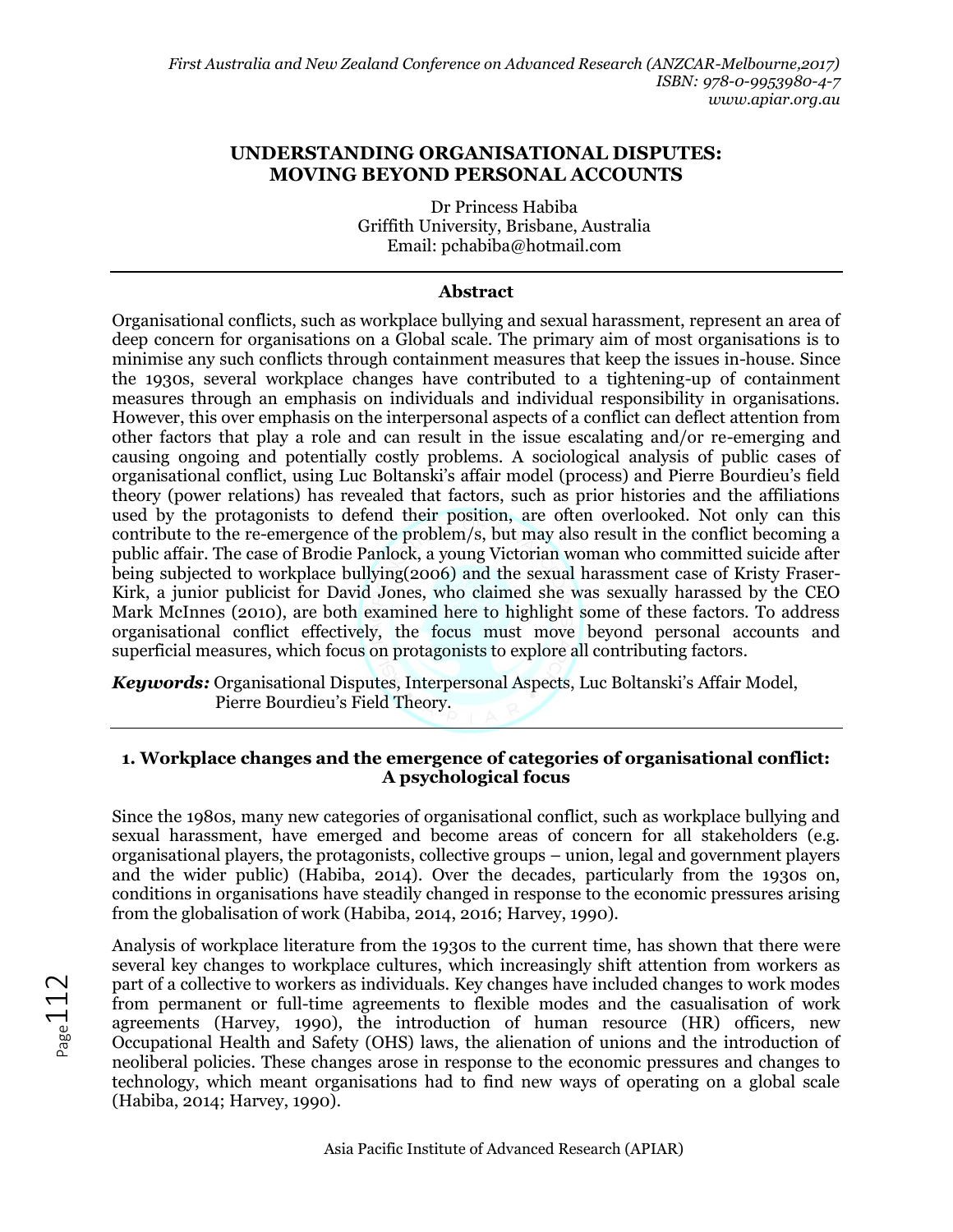In keeping with these demands, new management procedures were evolving. One of the key changes to managerial styles that humanised relations and focused attention on individuals and their personal responsibility in the workplace, was the introduction of HR officers in the 1960s, whose primary role was to negotiate the conditions of employment between the employer and employees (Ehrlich, 1997; Khilawala, 2011). A key part of this role was (and still is) to develop a bond with employees to enhance loyalty to the organisation and to facilitate internal processes for managing the relationship, including in the event of conflict (Habiba, 2014; Khilawala, 2011). This was critical to the containment of arising issues, as it shifted the onus of responsibility on to the individuals, central to the conflict (Habiba, 2014). This relationship was strengthened further through the destabilisation of unionism, which had the effect of isolating employees, therefore, putting more pressure on them to negotiate their own workplace agreements (particularly from the 1950s on)(Habiba, 2014; Harvey, 1990; Lécuyer, 2003). The introduction of new OHS laws during the 1970s (Engman, 2003; Eurofound, 2009), emphasised the psychological aspects of workplace relations, whilst the introduction of neoliberal policies (1970s-1980s), as a means of dealing with growing economic pressures, further exacerbated the destabilisation of workers' positions (Bourdieu, 1998; George, 1999; Habiba, 2014; Harvey, 2005).

As a result of these changes, the focus on individuals in the workplace and their personal responsibility increased. As employers, employees and other stakeholders have come to understand these changes, they have had to adjust the ways in which they relate to one another. This has created many stressors for all players as these new ways of operating are negotiated. One of the key concerns has been containing these conflicts to prevent them from escalating into the public domain where the negotiation processes come under public scrutiny. Containment, in the context of this work, refers specifically to the measures employed by stakeholders to prevent an escalation of the conflict and to minimise the negative consequences that may arise from escalation (Habiba, 2013a, 2014, 2016).

With the emphasis shifting to more individualistic and psychologised views of workplace relations, the conditions leading up to the 1980s were perfect for new categories of organisational conflict, such as workplace bullying and sexual harassment, to take shape and emerge (Habiba, 2014). This is supported by a further analysis of workplace bullying literature, as an example of organisational conflict, using Hacking's (1986, 2006) search engines for exploring the emergence of such categories. As a category emerges, it moves through each "engine" and gains legitimacy over a considerable period of time. Hacking (1986) describes how a category is established and gains a place in our culture. He explains that categories evolve through a desire to control and/or help groups of people. However, the risk with creating definitions/parameters around the category is that the target groups can be changed through their engagement with the categorisation. That is, as people identify with the new descriptors they may begin to 'line up' behind the category and change accordingly (Hacking, 1986, p.222).

There are 10 stages to Hacking's model (Hacking, 1986, 2006). Stages 1-7 are "engines of discovery for fact finding and making up people''(Hacking, 2006, para. 1). The last three bring the category into full being: 8 is an engine of practice; 9, an engine of administration; and 10 is an engine of resistance and reclamation over the category(Hacking, 2006, para. 23).

Two additional stages were added (see Habiba, 2014) to highlight features taken from the analysis of workplace changes (highlighted in **bold**):

**Trigger**– what started the interest in the phenomenon;

1. Count – determining prevalence;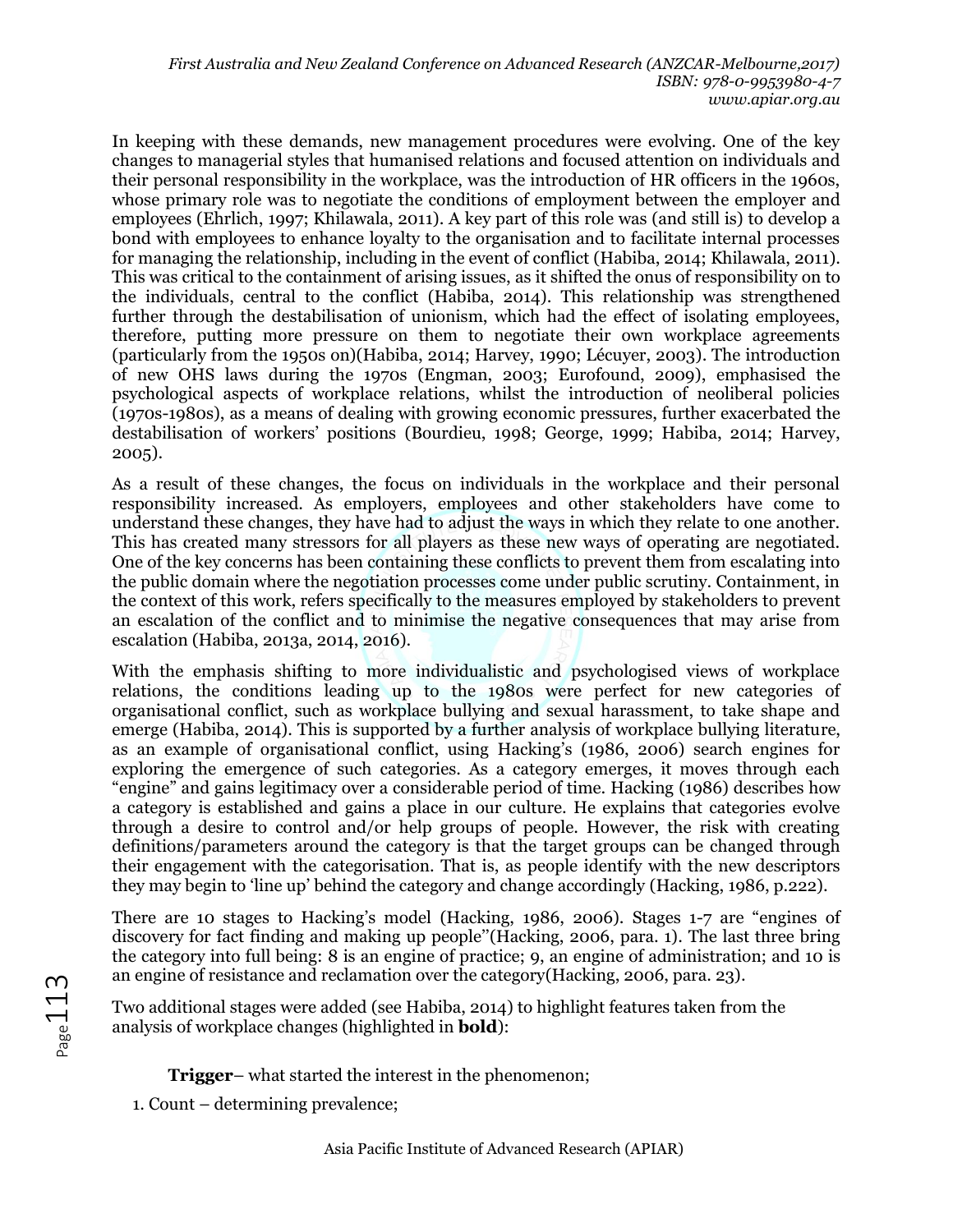2. Quantify – determining how far the problem extends;

3. Create norms – this includes identifying the "norms" for the phenomenon and deviance from them;

4. Correlate – make links between possible causes;

5. Medicalise – this allows for treatment;

6. Biologise – are there any biological causes that may be contributing to/causing the problem? (e.g. chemical imbalance);

7. Geneticise – can genetic factors be blamed;

8. Normalise – treatments are shown to have an effect;

**Legislate –** changes to legislation occurring in line with the emergence of the category (e.g. OHS laws);

9. Bureaucratise – responses to the category (services) using administration (government) and;

10. Resist and reclaim – those who have become categorised establish attempt to control the ways in which they are described (Habiba, 2014).

The analysis of workplace bullying literature revealed that as the category developed, its progression slowed down in the later search engines and as such, the category was still emerging. Further, the emphasis on the protagonists as central to the issue, for example through the medicalisation, normalisation (treatment of the individuals) and intervention measures which focus on the protagonists (bureaucracy), has contributed the category's own containment as it deflects attention from other possible contributory factors (Habiba, 2014, p. 74).

# **2. Moving to include broader explanations: A sociological approach**

In order to expand the possibilities for better and more lasting resolutions, it is necessary to broaden the scope of analysis to include other approaches that go beyond those that are tied to personal/psychologised explanations. Here, two public cases of organisational conflict were examined using a sociological approach. Boltanski's affair model (1996) was used to explore conflict escalation as a process and then Bourdieu's field theory (Bourdieu, 2004; Bourdieu & Wacquant, 1992) was used to expand upon details gleaned through the Boltanski analysis.

# **3. A brief overview of the cases**

Two cases are used to highlight some of the key points in a broader analysis. Brodie Panlock was a young woman who committed suicide after being bullied in her workplace, Café Vamp, Victoria (2005). This case went on to become a full-blown public trial of the events that led to her death, placing a spotlight on other factors that played a role in her death. This resulted in changes to law in Victoria and to workplace culture (Adonis, 2010). Whereas, in the David Jones (DJs) case, Kristy-Fraser Kirk made the claim in 2010 that the CEO, Mark McInnes, had sexually harassed her(Fife-Yeomans, 2010b; Huntington, 2010a). Whilst this case escalated into the public domain, it was eventually recontained through a private settlement between Fraser-Kirk, McInnes and David Jones (Jones, 2010). The measures used to address the issue did not go beyond the relations between the protagonists and as such, the changes made to deal with future issues of the same nature were superficial and internalised, making them hard to examine in any detail (Habiba, 2013b, 2014). As a result, the risk of new claims being made and the issue re-emerging cannot be discounted. Both cases were compared using Boltanski's (1996) affair model (process) and Bourdieu's (Bourdieu, 2004; Bourdieu & Wacquant, 1992) field theory.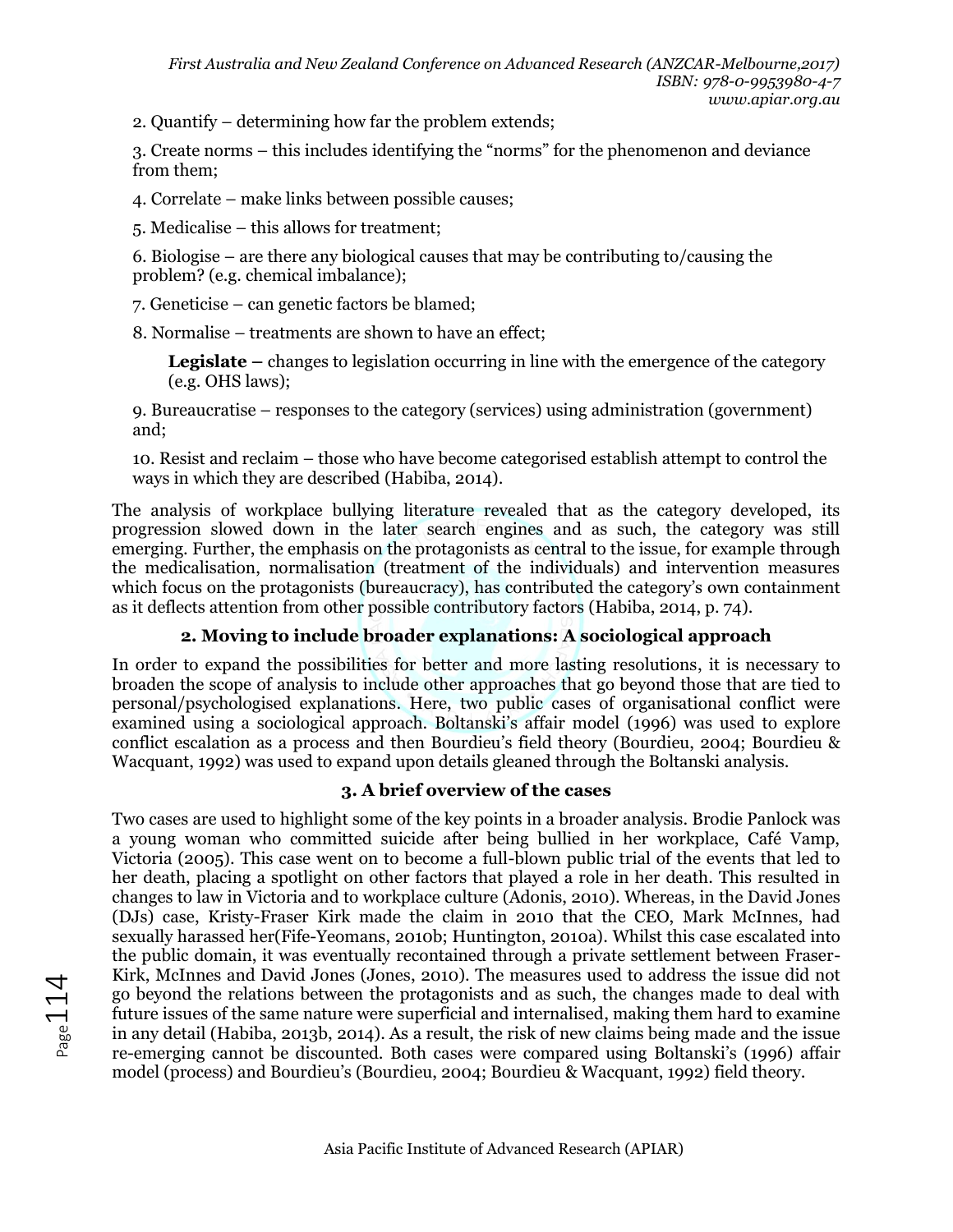# **4. Explaining the escalation of conflict using Boltanski's affair model**

It is important to understand how a conflict escalates and what measures are used to contain it. Containment is critical to prevent the conflict escalating and potentially affecting productivity and staffing (e.g. players may take leave, resign or be removed), which can be an expensive enterprise (Hoel, Sheehan, Cooper, & Einarsen, 2011). However, if the conflict escalates into the public domain, the fall out may result in serious reputational damage and larger, ongoing financial penalties (e.g. legal costs, fines and compensation payments) (Boltanski, 1996).

Boltanski identifies four phases that a conflict may pass through as it escalates: 1. onset, 2. breach of containment, 3. recontainment and 4. social affair (1996; Habiba, 2016). The first three phases are psychological in nature, that is, they focus on those central to the conflict and psychologised approaches, as a means of containment. Most organisational conflicts, such as workplace bullying, are dealt with as psychological affairs. This deflects attention from other factors that may have contributed to the conflict. Further, it results in superficial resolutions e.g. changes to staff and/or policies, which can result in the issues continuing for extended periods, re-emerging later or in new forms (new players/locations) and/or escalating into the public domain (Habiba, 2013a). If the conflict breaches containment, the emphasis is on recontaining it through private agreements. However, the risks remain the same as for a conflict contained during the onset phase (ongoing problems, re-emergence,etc.). For a conflict to become a social affair, there must be a shift from the personal/psychologised position to a depersonalised and generalised approach. This requires the help of a collective, such as union or government players to transform the affair as a matter of general concern (Boltanski, 1996). The affair cannot be recontained at this point and results in significant changes, including to systemic structures, law and /or culture (Boltanski, 1996; Habiba, 2013a).

Boltanski (1996) explains that each phase can be made up of numerous events. Each event is defined by: a denunciation which causes the positions in the event to be filled- e.g. target, persecutor, judge; the identification of the protagonists (identities remain anonymous during onset); claims made by each side to defend their position, which includes the use of resources (affiliations with others and other proofs, such as physical evidence -emails, photographs, etc.) to support the claims; and a judgement/outcome. If a new claim is made, a new event unfolds and positions can be filled by new/additional players (Boltanski, 1996). The discussion here, focuses on the claims made and use of affiliations to defend the claims. Examples from both cases are given in Tables 1 to 4, which highlight the transitions from one phase to the next. Details were taken from public documents which described the events in each case.

# **Onset**

 $P_{\rm age}$ 15

The onset phase is difficult to access because containment measures usually mean that detail about this phase is limited (Rayner & Hoel, 1997). The details given in the onset phase are gleaned from later events, once the conflict breached containment.

| <b>ONSET</b>     | David Jones 7.6.10                            | Café Vamp - suicide of Brodie<br><b>Panlock 20.9.06</b> |
|------------------|-----------------------------------------------|---------------------------------------------------------|
| <b>Denouncer</b> | Kristy Fraser-Kirk (KFK)- junior<br>publicist | Coroner – details provided during<br>breach phase       |
| <b>Target</b>    | Kristy Fraser-Kirk-junior<br>publicist        | <b>Brodie Panlock</b>                                   |

Table 1: Sample Onset Events: David Jones and Café Vamp Cases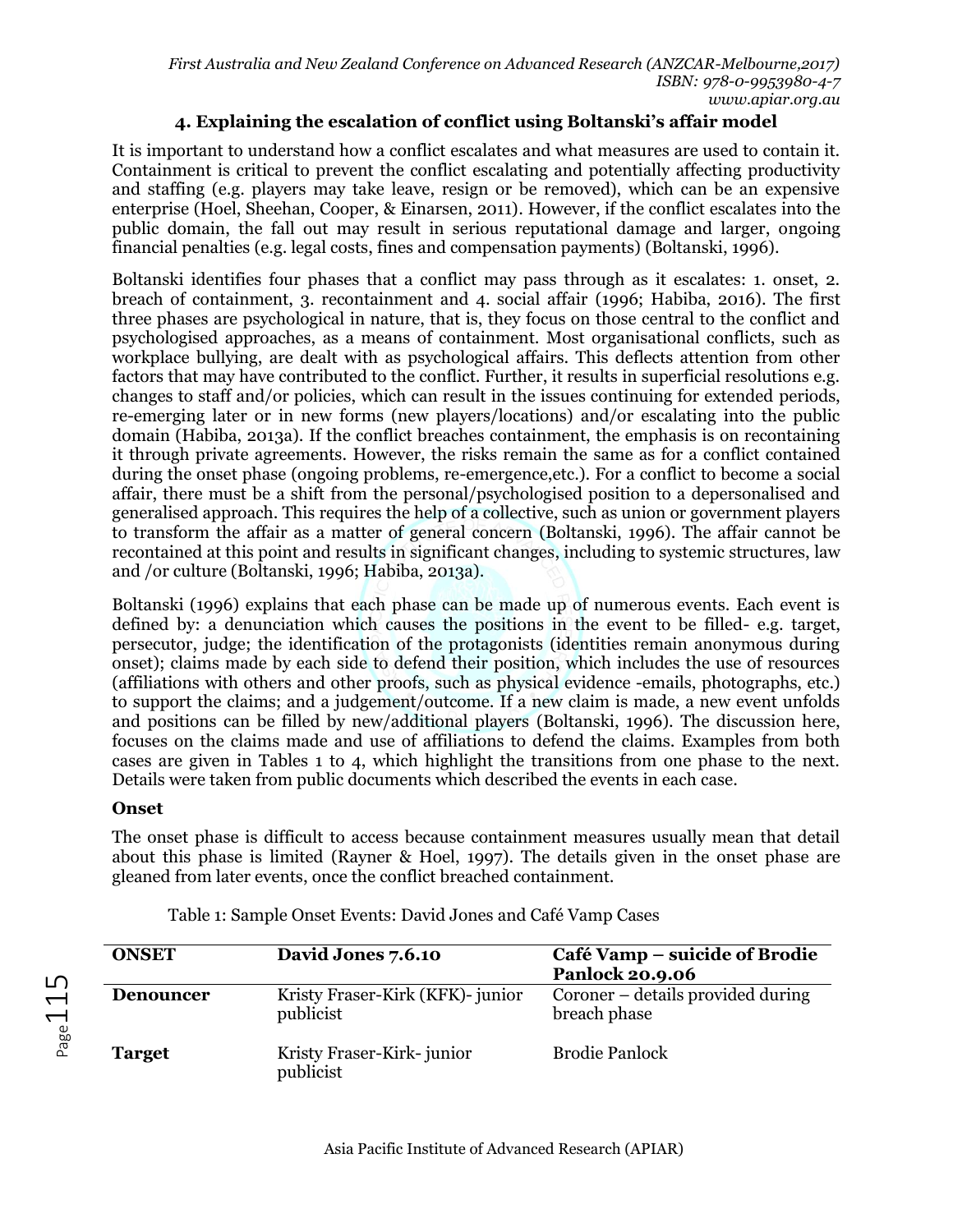| Persecutor/s<br>Main claim                                           | Mark McInnes CEO<br>Female employee claimed that<br>McInnes had sexually harassed<br>her                                                                   | Identities remain anonymous<br>Male staff at Café Vamp including<br>the manager who was in a<br>relationship with Brodie had<br>"aggressively" bullied her |
|----------------------------------------------------------------------|------------------------------------------------------------------------------------------------------------------------------------------------------------|------------------------------------------------------------------------------------------------------------------------------------------------------------|
| <b>Resources for</b><br>target<br><b>Resources for</b><br>persecutor |                                                                                                                                                            |                                                                                                                                                            |
| Judge                                                                | DJs management                                                                                                                                             | Café Vamp owner?                                                                                                                                           |
| <b>Outcome</b><br>Source                                             | New claim $-$ target sought legal<br>advice after management failed to<br>respond appropriately<br>("Publicist in David Jones sex<br>scandal named," 2010) | <b>Suicide of Brodie Panlock</b><br>Claim escalated by Coroner White,<br>and Brodie Panlock's parents<br>(Steve Butcher, 2009)                             |

### **Breach of containment**

The breach of containment phase occurs when the dispute is escalated into the public domain. During this phase, a struggle ensues as the players attempt to defend their claims. For the organisational players, in particular, the imperative is to recontain the matter as quickly as possible to avoid damage to reputations and other financial penalties (Habiba, 2014). Identities of players are no longer suppressed or anonymous (Boltanski, 1996).

Table 2: Sample Breach of Containment Events: David Jones and Café Vamp Cases

| <b>BREACH OF</b><br><b>CONTAINMENT</b> | David Jones 3.8.10                                                                                                                                            | Café Vamp 11.12.09                                                                                                                                                             |
|----------------------------------------|---------------------------------------------------------------------------------------------------------------------------------------------------------------|--------------------------------------------------------------------------------------------------------------------------------------------------------------------------------|
| <b>Denouncer</b>                       | Lawyers for Kristy Fraser-Kirk<br>(KFK)                                                                                                                       | Coroner                                                                                                                                                                        |
| <b>Target</b>                          | Kristy Fraser-Kirk – junior<br>publicist                                                                                                                      | Brodie Panlock                                                                                                                                                                 |
| Persecutor/s                           | Mark McInnes- CEO +<br>David Jones chairman Robert<br>Savage; chief financial officer<br>Stephen Goddard and; new CEO<br>Paul Zahra (named as<br>respondents) | Nicholas Smallwood, 26- manager<br>of the cafe (relationship);<br>Rhys MacAlpine, 28;<br>Gabriel Toomey, 23 (chef);<br>Marc Luis Da Cruz (Cafe Vamp's<br>owner);               |
| <b>Main claim</b>                      | That McInnes had sexually<br>harassed Fraser Kirk and that the<br>Board had known about this and<br>had failed to act                                         | (Inquest) The three male<br>employees of Café Vamp pleaded<br>guilty to treating Brodie Panlock in<br>an "extremely aggressive and<br>intimidating" manner in the<br>workplace |
| <b>Resources for</b><br>target         | KFK's parents and partner Chris<br>Drew<br>Legal team-Harmers Workplace<br>Lawyers                                                                            | Ashley Cooper (friend)<br>Nicola Wood (colleague/employee)                                                                                                                     |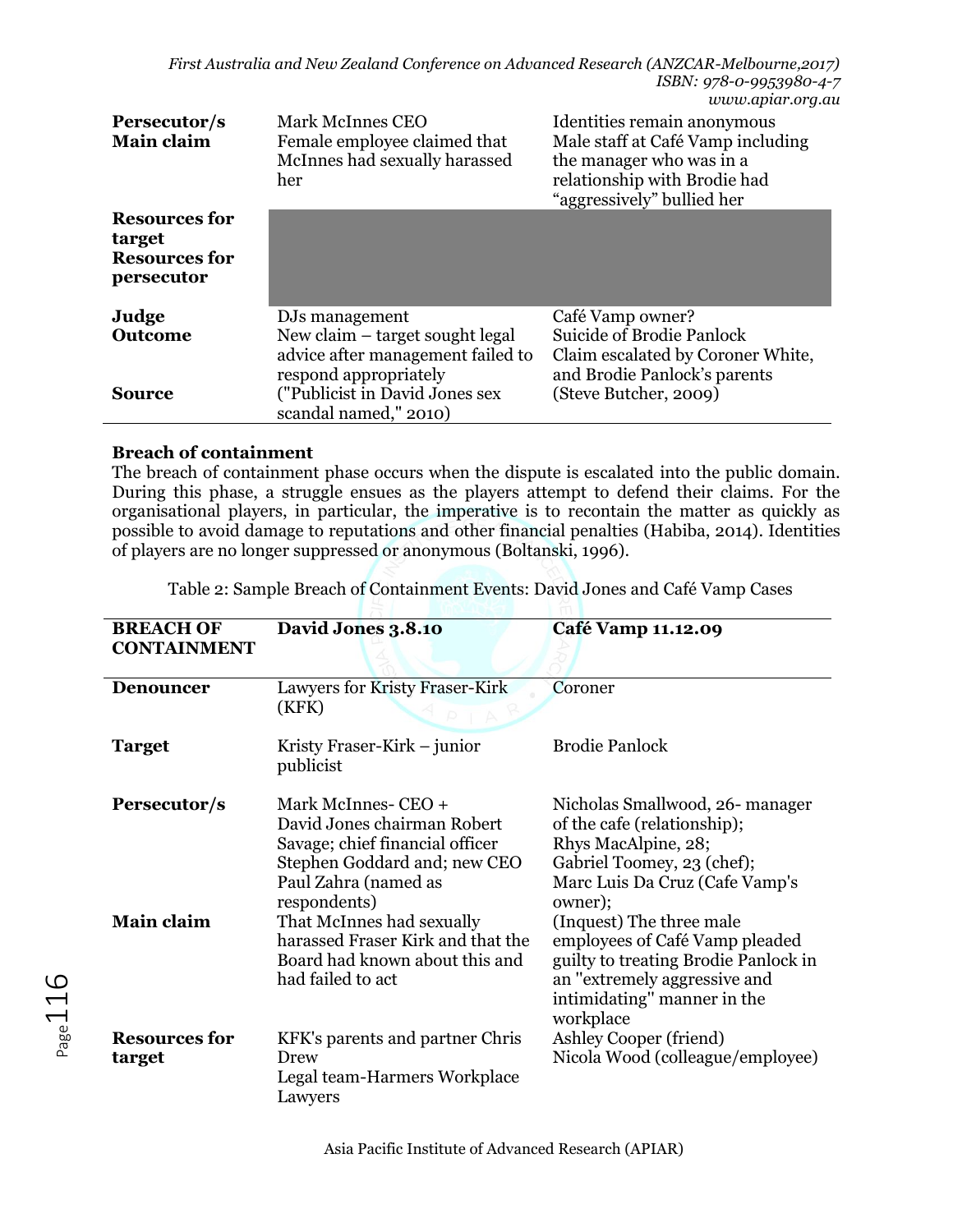|                                    |                                                                                                                                                                                                                                                                               | ww.apia.com                                                                                                                                                                                                     |
|------------------------------------|-------------------------------------------------------------------------------------------------------------------------------------------------------------------------------------------------------------------------------------------------------------------------------|-----------------------------------------------------------------------------------------------------------------------------------------------------------------------------------------------------------------|
| <b>Resources for</b><br>persecutor | Mark McInnes;<br>pregnant girlfriend Lisa Kelly;<br>three senior David Jones -Paul<br>Zahra as new CEO (effective<br>immediately)<br>-Robert Savage Chairman<br>-Stephen Goddard-chief financial<br>officer-<br>managers;<br>(DJs) company and its directors<br>Board of DJs- | Owner Café Vamp                                                                                                                                                                                                 |
| Judge                              | Federal Court, Sydney                                                                                                                                                                                                                                                         | Coroner<br>WorkSafe                                                                                                                                                                                             |
| <b>Outcome</b>                     | Fraser-Kirk seeking<br>compensation from McInnes and<br>DJs<br>Complaint lodged with Human<br><b>Rights Commission</b><br>Hearing date set for 30.8.10                                                                                                                        | Employees charged<br>Owner da Cruz fined by WorkSafe<br>Claims depersonalised and<br>advanced as a social affair when<br>Premier John Brumby announced a<br>"crackdown on workplace bullying"<br>(Adonis, 2010) |
| <b>Source</b>                      | (Fife-Yeomans, 2010b;<br>Huntington, 2010a)                                                                                                                                                                                                                                   | (Butcher, 2009)                                                                                                                                                                                                 |
|                                    |                                                                                                                                                                                                                                                                               |                                                                                                                                                                                                                 |

#### **Recontainment**

 $\overline{a}$ 

Even though Kristy Fraser-Kirk's legal team made several attempts to depersonalise the claims, e.g. by focusing on all women who may have been sexually harassed and stating that proceeds from the case would be donated to a charity as the focus was on cultural change (Funnell, 2010), they were unsuccessful and a decision was made to accept the settlement offered by DJs and McInnes' lawyers (David Jones, 2010). This recontained the affair and made it a private matter between the players (as for onset). The outcomes were superficial (changes to staff and policy) (see David Jones, 2012; Habiba, 2013b).

| Table 3: Sample Recontainment Event: David Jones Case |
|-------------------------------------------------------|
| <b>RECONTAINMENT</b> David Jones 18.10.10             |

| <b>Denouncer</b>               | Lawyers for Kristy Fraser-Kirk                                                                                                                                            |
|--------------------------------|---------------------------------------------------------------------------------------------------------------------------------------------------------------------------|
| <b>Target</b>                  | Kristy Fraser-Kirk                                                                                                                                                        |
| Persecutor/s                   | DJs CEO Mark McInnes                                                                                                                                                      |
| <b>Main claim</b>              | Board of DJs<br>A settlement agreement of \$850000 was reached                                                                                                            |
| <b>Resources for</b><br>target | Harmers Workplace Lawyers<br>Ruth Medd – Chairwoman of Women On Boards<br>The Sex Discrimination Commissioner – Elizabeth Broderick<br>Fraser-Kirk's partner (Chris Drew) |
| <b>Resources for</b>           | Lawyers                                                                                                                                                                   |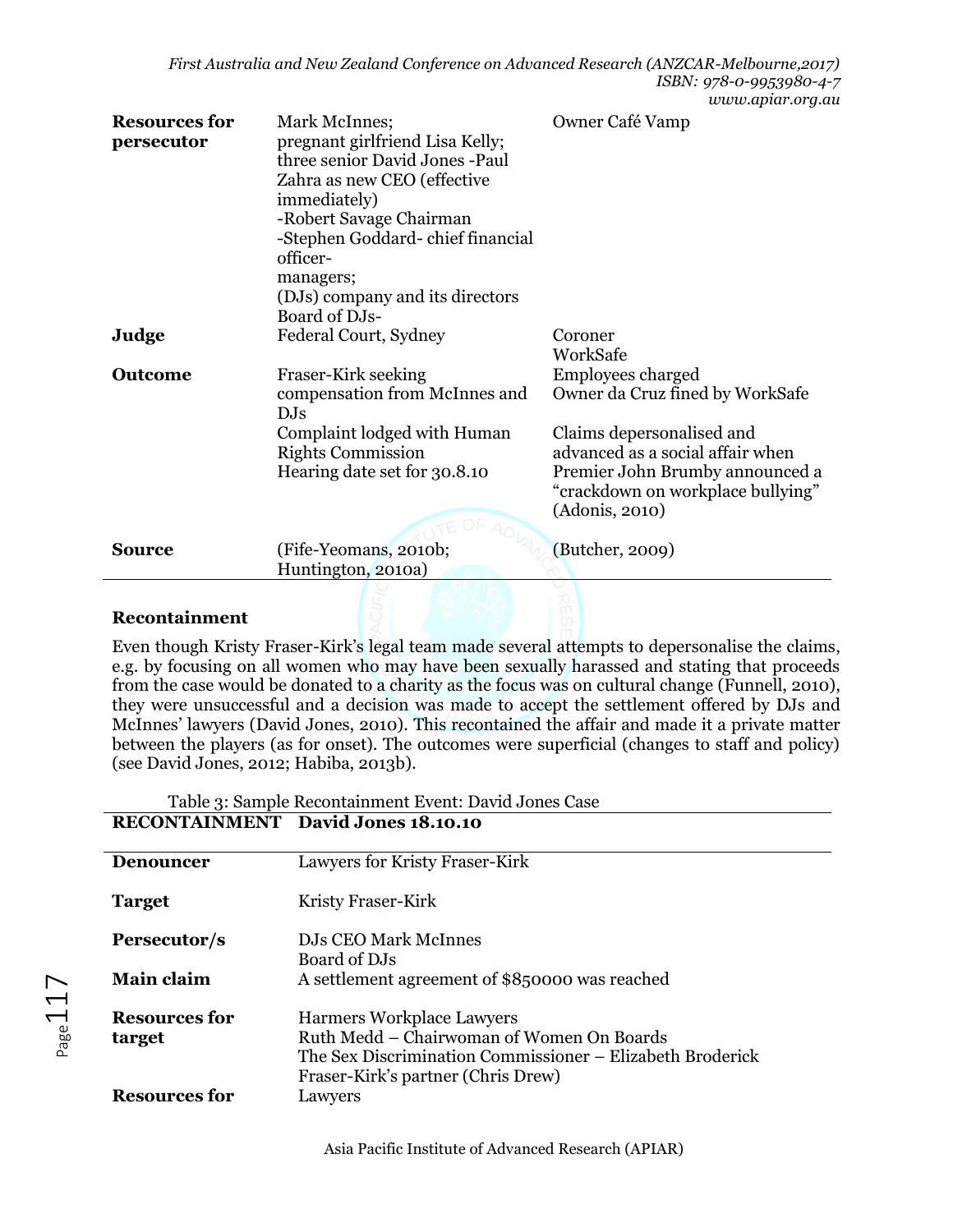#### **persecutor**

| Judge         | Federal Court and Australian<br>Human Rights Commission.                                                                                       |
|---------------|------------------------------------------------------------------------------------------------------------------------------------------------|
| Outcome       | Fraser-Kirk paid compensation, upon signing a confidentiality<br>agreement and dismissed from position - moved to Singapore<br>(Barlass, 2011) |
| <b>Source</b> | McInnes resigned his position and was reemployed later as CEO of<br>Premier Investments (Zappone, 2011)<br>(David Jones, 2010)                 |

#### **Social Affair**

However, the Café Vamp case transformed to become a social affair, as collective players acted to depersonalise and generalise the claim to one of concern for all workers/employers. Table 4 highlights this shift. Even though legal players may be able to draw attention to the wider issues, players representing collectives, such as government and OHS officials, are needed to advance the claims and move the debate away from individuals and personalised/psychologised explanations (Boltanski, 1996).

Table 4: Sample Social Affair Event: Café Vamp Case

| <b>Denouncer</b>     | Premier John Brumby/WorkSafe                                         |
|----------------------|----------------------------------------------------------------------|
|                      |                                                                      |
| <b>Target</b>        | All workers                                                          |
|                      |                                                                      |
| Persecutor/s         | All workers                                                          |
| <b>Main claim</b>    | The government would crack down on workplace bullying. A "blitz" on  |
|                      | Victorian workplaces would be conducted by WorkSafe                  |
| <b>Resources for</b> | Victorian Government;                                                |
| target               | WorkSafe inspectors;                                                 |
|                      | Nat. Centre Against Bullying;                                        |
|                      | HR;                                                                  |
|                      | Victorian Premier John Brumby;                                       |
|                      | draft report of the Productivity Commission;                         |
|                      | Stan Krpan, the acting executive director of WorkSafe Victoria;      |
|                      | Workplace Bullying Institute                                         |
| <b>Resources for</b> | Adversarial employers;                                               |
| persecutor           | Insurance and medico-legal systems;                                  |
|                      | <b>Bystanders</b>                                                    |
| Judge                | Coroner                                                              |
|                      | WorkSafe                                                             |
|                      |                                                                      |
| <b>Outcome</b>       | Changes made to Victorian law - workplace bullying covered by        |
|                      | stalking laws                                                        |
|                      | Jail terms introduced                                                |
|                      | Changes to law to account for workplace bullying claims proposed and |
|                      | being introduced nationwide                                          |
|                      |                                                                      |
| Source               | (Adonis, 2010)                                                       |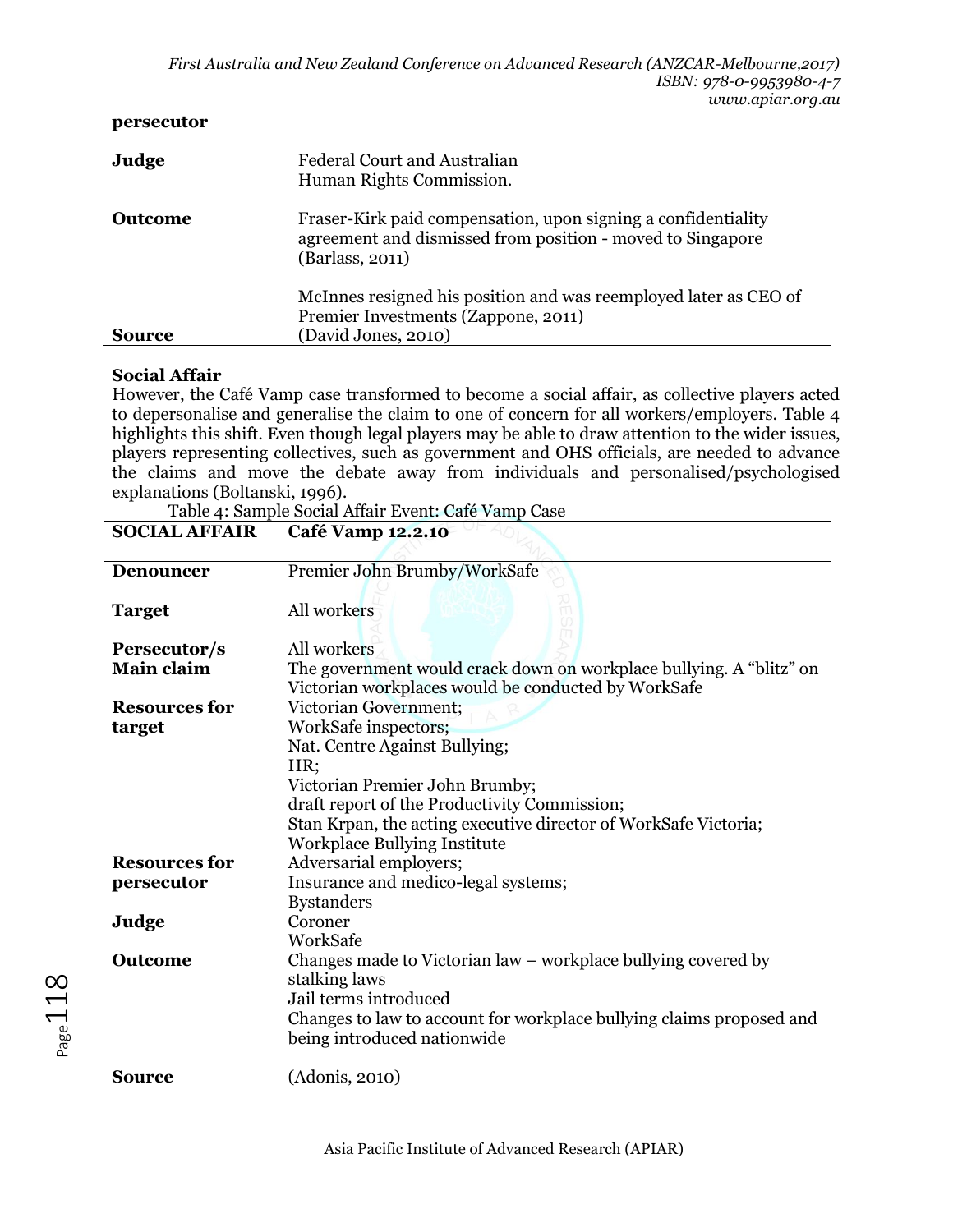### **5.Examining other factors that play a role using Bourdieu's field theory**

To expand upon the Boltanski analysis, Bourdieu's field theory which examines how players struggle within a field/subfield over a central stake (e.g. the safety and well-being of workers) using internal factors such as capital (*economic*, *social*-affiliations, *cultural*-education, experience/training, religion and class and *symbolic*-inferred power over others) and/or external factors such as government and OHS influences, to gain control(Bourdieu, 2004; Bourdieu & Wacquant, 1992), was used to examine some aspects of each case in more detail. Two of these factors are discussed briefly here, namely historical factors (external) and affiliations (internal).

Analysis of historical factors in both cases revealed that the historical factors were absent in the Café Vamp case. However, in the David Jones case, it was revealed that both Fraser-Kirk and McInnes had previously been involved in similar conflicts. Fraser-Kirk had lodged a claim against a former work colleague (Moran & Marcus, 2010) and McInnes had previously had claims of sexual harassment made about him (Fife-Yeomans, 2010a). Whilst these claims related to the protagonists and were personal in nature, they highlight the risk identified by Boltanski that claims that were not addressed fully had the ability to re-emerge at a later date (1996).

The Boltanski analysis also emphasised the importance of affiliations to the defence of claims. A closer examination of these affiliations reveals that the capital players hold is an important feature when attempting to influence the field and the struggle over the stake central to that field (e.g. the safety and well-being of workers) (Bourdieu, 2004; Bourdieu & Wacquant, 1992).

In the David Jones case, Fraser-Kirk challenged the CEO and the Board of David Jones, both of whom held considerable capital, particularly symbolic power, over the field. As she had limited capital (as a junior publicist she had little experience and/time to accrue capital), it was important that she was affiliated with players whose capital would match that of her opponents and bring pressure to bear on the field. Despite some attempts by her legal team to depersonalise the case and attract the support of a collective, she failed to transform the case to one of general concern. A number of players with influence, including the Australian Sex Discrimination Commissioner, Elizabeth Broderick, made comment on the case after the settlement proceedings had begun (Huntington, 2010b), but the case did not reignite and gain the momentum that would have helped it to transform, even at this late stage. However, the Café Vamp case was transformed to become an issue of general concern (for the safety of workers) because Panlock's parents were able to garner the support of government (Victorian Premier John Brumby) and OHS (WorkSafe) officials who were able to bring pressure to bear on the case from outside of the field and influence control over the stake and workplace conditions.

### **6. Discussion**

Organisational conflict continues to dominate as a serious problem for all stakeholders. Historically, personal accounts have come to dominate the discourse about organisational conflicts. However, whilst attention is focused on the psychological aspects of these disputes, resolutions that go beyond superficial measures are difficult to attain. This can result in ongoing costs (e.g. financial, reputational and psychological) for all involved. To expand the possibilities for better resolutions to and a deeper understanding of organisational conflicts, earlier interventions that consider not only the relations between the central players, but also other factors that may have contributed, especially during the onset phase of a dispute, need to take place. The emphasis of these interventions needs to incorporate broader strategies for examining contributory factors, including personal details, leading to more effective and lasting solutions.

Page119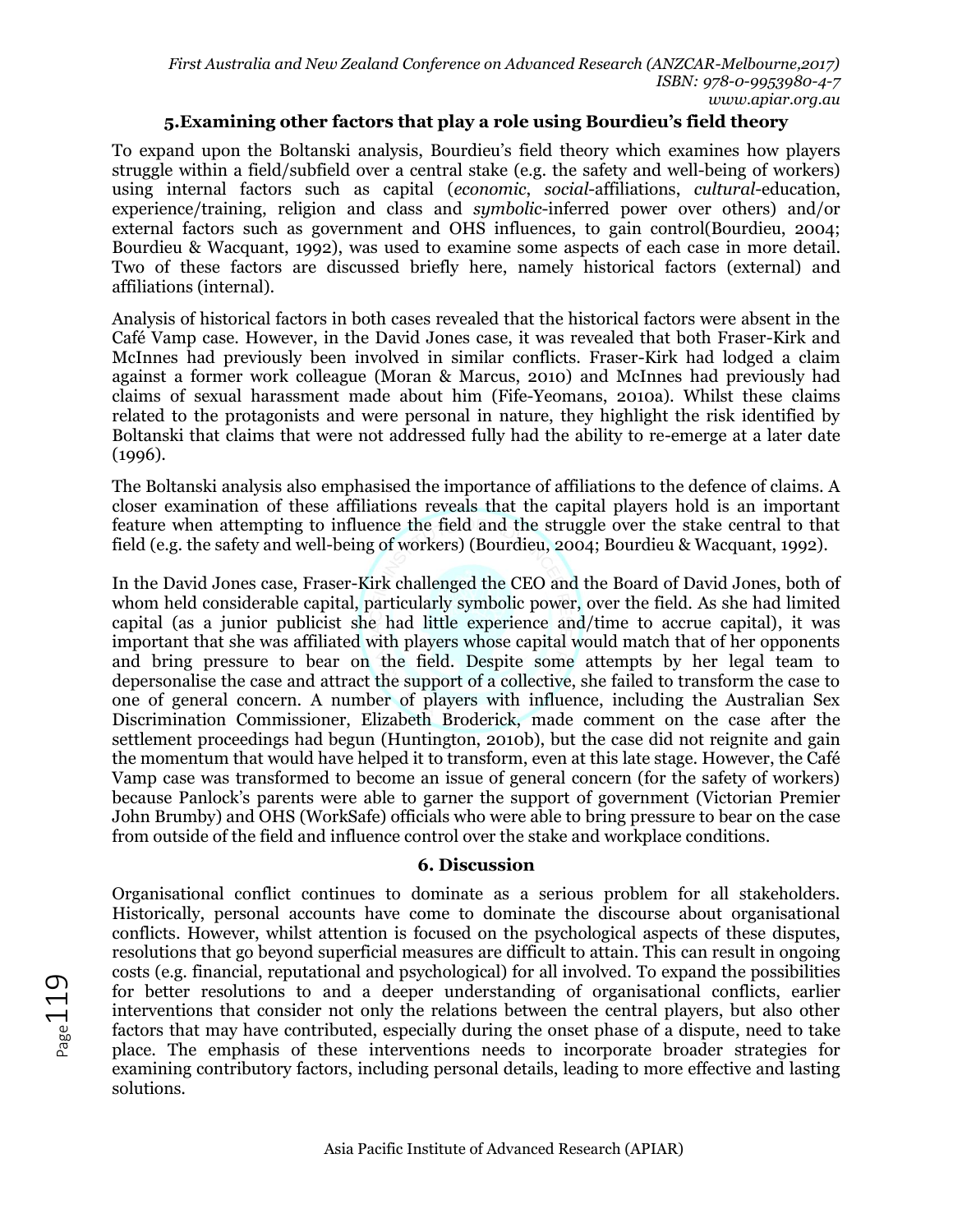#### **References**

- i. Adonis, J., 2010. *This is exactly how you tackle workplace bullying. My Small Business..* [Online] Available at: http://blogs.smh.com.au/smallbusiness/workinprogress/2010/02/12/workplacebully.html
- ii. Barlass, T., 2011. *Kristy Fraser-Kirk is back ... in Singapore. Sun Herald p. 3..* [Online] Available at: http://griffith.summon.serialssolutions.com/link/0/eLvHCXMwQ7QySSwPjIGVubmuCfh8V0Tn H6mwdxNlkHNzDXH20IUVmvEpOTnxwDoGPJ8IbDnwpekc2pNR7sW2aLnbGc1A9okAhospaQ
- iii. Boltanski, L., 1996. Endless disputes from intimate injuries to public denunciations.. *Working papers in networks and interpretation,* 96(2), p. 32.
- iv. Bourdieu, P., 1998. *. The essence of neoliberalism: What is neoliberalism? A programme for destroying collective structures which may impede the pure market logic.* [Online] Available at: http://mondediplo.com/1998/12/08bourdieu
- v. Bourdieu, P., 2004. The forms of capital. In: S. J. Ball, ed. *The RoutledgeFalmer Reader in Sociology of Education.* London, United Kingdom: RoutledgeFalmer. , pp. 15-29.
- vi. Bourdieu, p. & L.Wacquant, 1992. *An invitation to reflexive sociology.* Cambridge, London: Polity Press.
- vii. Butcher, S., 2009. *Brodie's torment.* [Online] Available at: http://www.theage.com.au/national/brodies-torment-20091210-km9r.html
- viii. Butcher, S., 2009. *Four men face charges over teen's suicide. The Age.* [Online] Available at: http://kingsworkplacesolutions.com.au/articles/young-brodie-panlock.html
- ix. Ehrlich, C., 1997. Human resource management: A changing script for a changing world. *Human Resource Management,* 36(1), p. 85.
- x. Engman, C., 2003. *Regulating the Psychosocial Issues in Changing Work Situations. Paper presented at the Australian OHS Regulation for the 21st Century, National Research Centre for Occupational Health and Safety Regulation & National Occupational Health and Safety Commis.* [Online] Available at: http://ohs.anu.edu.au/publications/pdf/wp%2017%20-%20Engman.pdf
- xi. Eurofound, 2009. *Arbetsmiljolagen Work Environment Act.* [Online] Available at: http://www.eurofound.europa.eu/emire/SWEDEN/ANCHOR-ARBETSMILJ-Ouml-LAGENSE.htm
- xii. Fife-Yeomans, J., 2010. *Black and Decker day for ex-boss - Sex claims go back 20 years. The Daily Telegraph p. 7.* [Online] Available at: http://griffith.summon.serialssolutions.com/link/0/eLvHCXMwQ4wAkFgeAMtQM2Nd8GUtiL4 \_UlnvJsog5-Ya4uyhCysz41NycuJBJ5KZm5qYmRga8olf5zp3\_qS7V6PUoXdJlZNLAWjDKqs
- xiii. Fife-Yeomans, J., 2010. *Inside the David Jones sex scandal. The Daily Telegraph..* [Online] Available at: http://www.dailytelegraph.com.au/news/sydney-nsw/inside-the-david-jonessexscandal/story-e6freuzi-1225900260332
- $P_{\text{age}}$  120 xiv. Funnell, N., 2010. *Disaster at David Jones signals what's in store for corporate big boys. The Sydney Morning Herald.* [Online] Available at: http://www.smh.com.au/federalpolitics/society-and-culture/disaster-at-david-jonessignals-whats-in-store-for-corporate-bigboys-20100804-11fix.html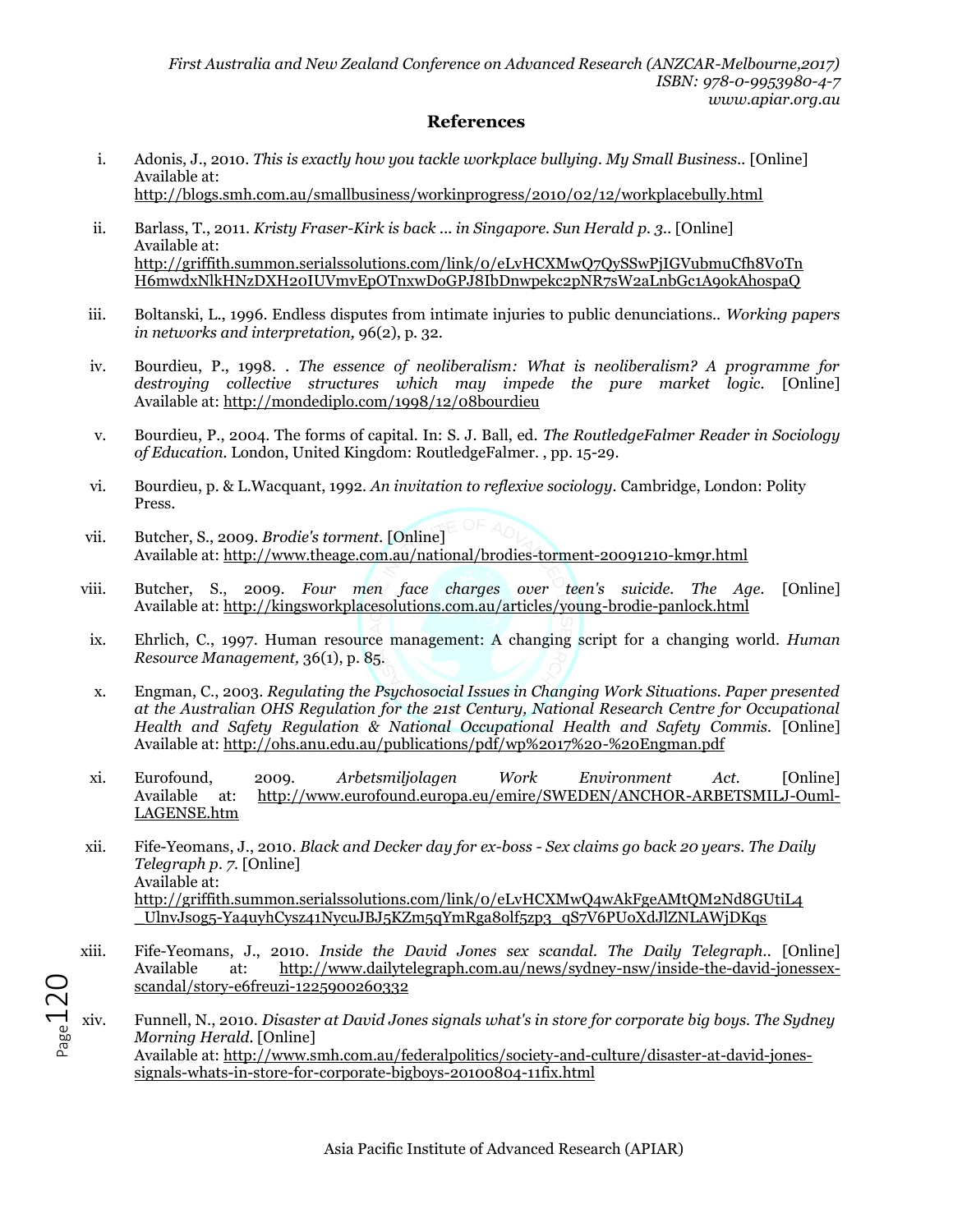- xv. Geelong Advertiser, 2010. *Former David Jones boss returns to Australia ready to fight.* [Online] Available at: http://global.factiva.com.libraryproxy.griffith.edu.au/redir/default.aspx?P=sa&an=GEEADV002 0100817e68g0000k&cat=a&ep=ASE
- xvi. George, S., 1999. *A short history of neoliberalism. Paper presented at the Conference on Economic Sovereignty in a Globalising World.* Bangkok, Conference on Economic Sovereignty in a Globalising World.
- xvii. Habiba, P., 2013. Recontainment: Lessons to be learned from a public harassment case. *Review of Social Studies, Law and Psychology,* 7(3), pp. 61-69.
- xviii. Habiba, P., 2013. The difference between psychological and social affairs and the implications for key players. *Mustang Journal of Business and Ethics,* 5(11), pp. 93-104.
- xix. Habiba, P., 2014. *The containment of organisational and institutional disputes and scandals: Utilising a trading zone approach in the construction of the object to explore their hidden dimensions. (Doctor of Philosophy),* Brisbane, Queensland, Australia: Griffith University.
- xx. Habiba, P., 2016. The Australian Defence Force Academy Skype sex scandal: Understanding the implications of containment. *Armed Forces and Society,* 1(22).
- xxi. Hacking, I., 1986. Making up people. In: N. F. &. D. E. W. T. C. Heller, ed. *Reconstructing individualism: Autonomy, individuality and the self in Western thought . Stanford: Stanford* University Press, pp. 222-236.
- xxii. Hacking, I., 2006. Making up people. *London Review of Books,* 28(16).
- xxiii. Harvey, D., 1990. *The condition of postmodernity: An enquiry into the origins of cultural change.*  Malden, MA, United States of America: Blackwell.
- xxiv. Harvey, D., 2005. *A brief history of neoliberalism.* Oxford, UK: Oxford University Press. .
- xxv. Hoel, H., Sheehan, M., Cooper, C. & Einarsen, S., 2011. Organisational effects of workplace bullying. In: H. H. D. Z. &. C. L. C. S. l. Einarsen, ed. *Bullying and harassment in the workplace.* Boca Raton, Florida, United States of America: CRC Press, pp. 129-148.
- xxvi. Huntington, P., 2010. *David Jones hit with harassment suit,* s.l.: WWD, 200.
- xxvii. Jones, D., 2010. *David Jones reaches settlement on Fraser-Kirk litigation.* [Online] Available at: http://www.davidjones.com.au/images/For-Investors/ASX-and-MediaReleases/2010/kfk
- xxviii. Jones, D., 2012. *Code of ethics and conduct.* [Online] Available at: http://www.davidjones.com.au/For-Investors//media/Files/Corporate/Investors%20new%20PDF/Code%20of%20Ethics%20and%20Con duct %20Website%20May%202012.ashx
- xxix. Khilawala, R., 2011. *History of Human Resource Management..* [Online] Available at: http://www.buzzle.com/articles/history-of-human-resource-management.html
- $\bigcup_{\substack{w\\p\text{as}\n\alpha}}$  xxxi. Lécuyer, C., 2003. High-Tech Corporatism: Management-Employee Relations in U.S. Electronics Firms, 1920s-19660s. *Enterprise & Society,* 4(3), p. 502.
	- xxxi. Moran, J. & Marcus, C., 2010. *David Jones sexual harassment accuser Kristy FraserKirk has a past case. theTelegraph..* [Online] Available at: http://www.dailytelegraph.com.au/news/david-jones-sexual-harassment-accuser-kristyfraserkirk-has-a-past-case/story-e6frewt0-1225902509986

Asia Pacific Institute of Advanced Research (APIAR)